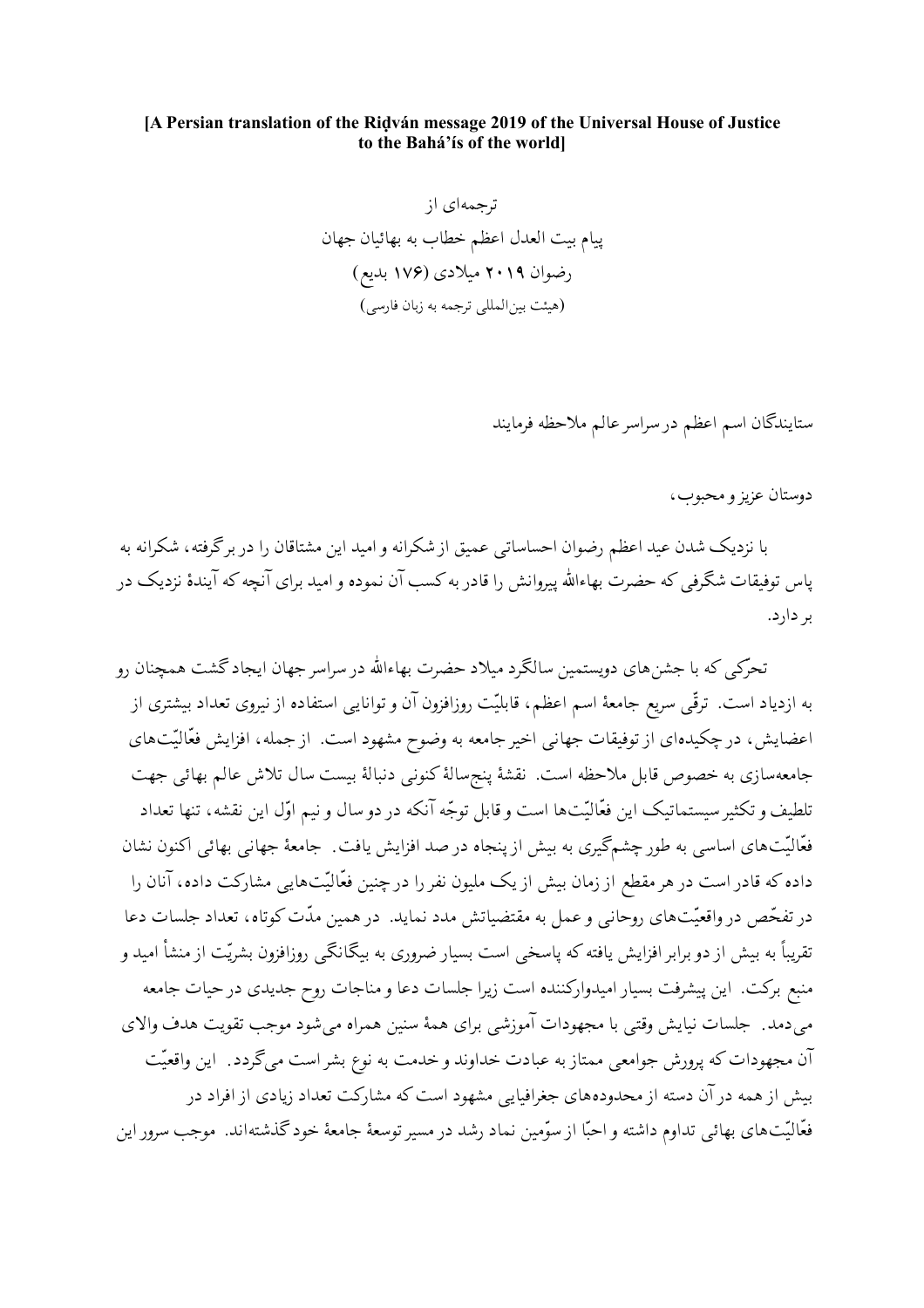جمع است که از آغاز نقشه تاکنون تعداد محدودههای جغرافیایی که در آن فرایند رشد تا این حدّ پیشرفت نموده، مضاعف شده و اكنون به قريب پانصد بالغ گشته است.

این بررسی مختصر البتّه نمیٍتواند میزان کامل تقلیب در حال وقوع را منعکس نماید. چشم|نداز دو سالی که از نقشه باقیی مانده درخشان است. انتشار وسیع تجربههای آموخته شده از برنامههای فشردهٔ رشد در آن دسته از محدودههای جغرافیایی که برحسب انتظارمان گنجینهای از آموختهها و ذخیرهای از منابع شدهاند، باعث حصول توفیقات زیادی در سال گذشته شده است ـ دارالتّبلیغ بین|لمللیی، مشاورین قارّهای و معاونین خستگی ناپذیرشان برای اینکه احبّا در همهٔ نقاط جهان بتوانند از این تسریع یادگیری بهرهمند گردند تا بینش های کسب شده را در رابطه با واقعیّتهای محیط خود به کارگیرند از هیچ اقداُمی فروگذار نکردهاند . موجب خرسندی است که در تعداد فزایندهای از محدودههای جغرافیایی، و در محلّهها و دهکدههای آنها، یک هستهٔ مرکزی از دوستان شکل گرفته که با عمل و تأمّل درمییابندکه برای پیشرفت فرایند رشد در محیط اطرافشان در هر زمان چه اقدامی مورد نیاز است. این دوستان از وسیلهٔ قدرتمند مؤسّسهٔ آموزشی که از طریق آن قابلیّت کمک به رفاه معنوی و مادّی جامعه تقویت میگردد بهره میگیرند و در ضمن عمل، تعداد کسانی که به آنان میپیوندند افزایش می یابد. شرایط و خصوصیّات رشد طبیعتاً از محل تا محل بسیار متفاوت است. امّا با جدّ و جهد منظّم، همه میتوانند مشارکت بیش از پیش مؤثّری در این فعّالیّتها داشته باشند. در هر محیطی، مبادرت به گفتگویی هدفمند و متعالی با دیگر نفوس که سریعاً یا تدریجاً موجب برانگیختن استعداهای روحانی میشود، بسیار سرورانگیز است. هرچه شعلهٔ ایمان در قلوب احبّا فروزانترگردد، آنان که در معرض حرارتش قرار میگیرند مجذوبیّت بیشتری را احساس خواهند کرد. و برای فردی که قلبش سرشار از عشق حضرت بهاءالله است، چه عملی شایستهتر از یافتن نفوسی هم سرشت که مشوّق آنان در ورود به مسیر خدمت گردد و درکسب تجربه آنان را همراهی کند، و چه شادی عظیم تر از مشاهدهٔ نفوسی که در ایمان خود استوارگشته و مستقلاً قیام نموده، دیگران را در همان سیر و سلوک روحانی مساعدت می نمایند. اینست از جمله مغتنم ترین لحظات این عمرگذران.

امکانات پیشرفت این مشروع روحانبی با نزدیک شدن دویستمین سالگرد میلاد حضرت ربّ اعلمی شورانگیزتر شده است. این سالگرد نیز مانند دویستمین سالگرد قبلی موقعیّتی است بی نهایت ارزشمند که فرصتهای شگرفی را در اختیار تمام بهائیان قرار میدهد، فرصتهایی برای آگاه ساختن اطرافیانشان از عظمت يوم الهي و نزول خارق|لعادهٔ فيوضات آسماني حاصله از ظهور دو مظهر الهي و طلوع پي در پي دو خورشید تابان که افق جهان را نورانبی نمودند ِ بر اساس تجارب حاصله از دویستمین سالگرد دو سال قبل، میزان امکانات موجود در دو دور (شش ماه) آیندهٔ نقشه بر همه روشن است و همهٔ آنچه در آن رویداد آموخته شد باید امسال در برنامهریزی های دو عید میلاد مورد استفاده قرارگیرد. با نزدیک شدن دویستمین سالگرد، این مشتاقان مکرّراً در اعتاب مقدّسه از طرف شما عزیزان به دعا مشغول خواهیم بود تاکوشش۵ای شما در جهت برگزاری بزرگداشتی شایسته برای حضرت ربّ اعلی بتواند در پیشبرد امر اعظمی که حضرتش به آن بشارت داد توفیق یابد.